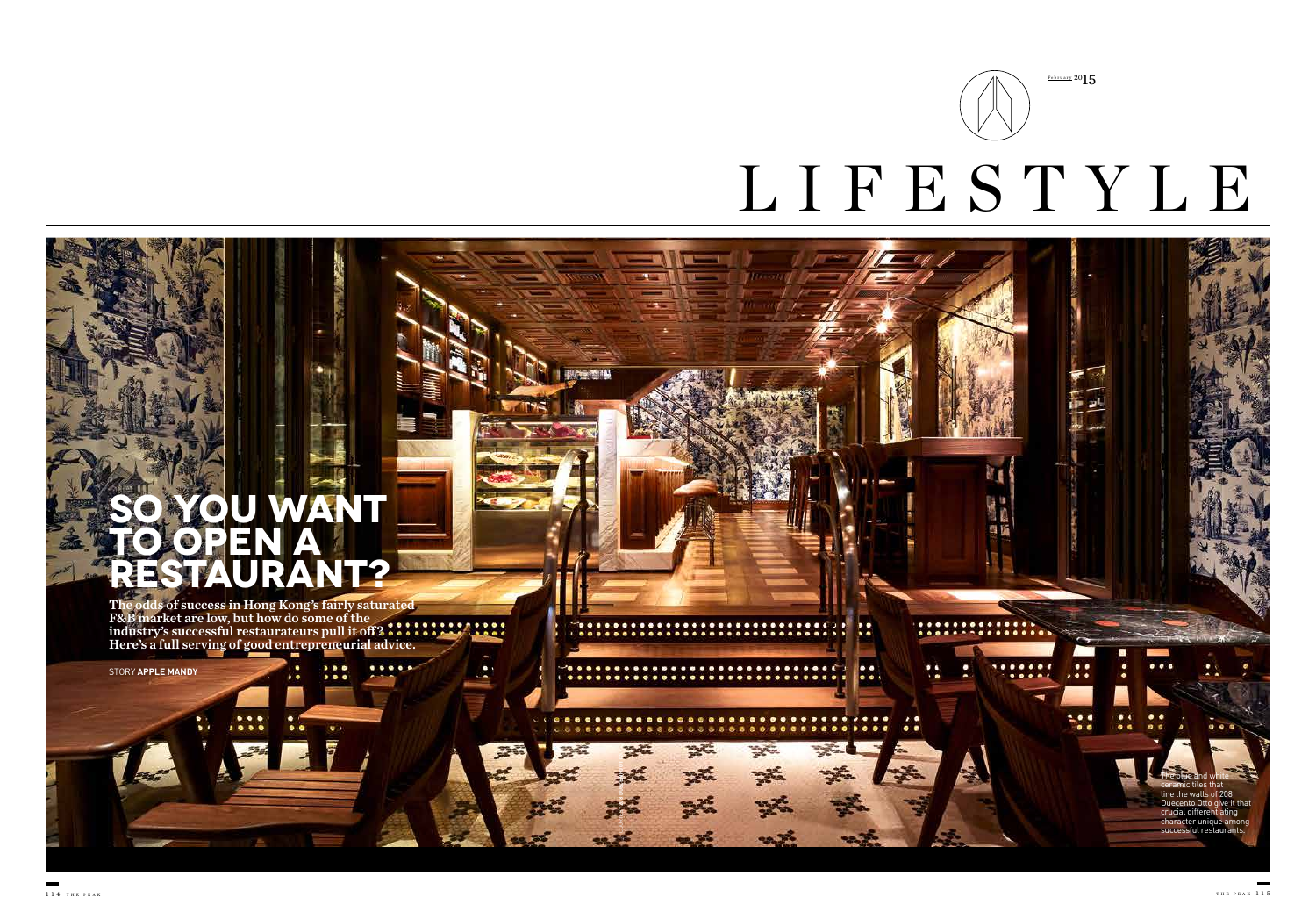"Some people open restaurants for the wrong reasons, thinking it will be romantic, easy and rewarding, but it isn't as easy as that," says Glover. "Opening a restaurant is really hard work. It is very demanding and time-consuming, which many people fail to realise."

### **A STRATEGIC EDGE**

Glover learned some lessons the hard way. After giving up his two restaurants in the UK, he became a lecturer at Leeds Metropolitan University. This led him to Hong Kong in 1995, where he taught hospitality at the Vocational Training Council. He then set up a wholesale business importing meat and seafood from Australia, and started a seafood restaurant in

onathan Glover is willing to take risks to succeed. In April 2013, he opened The Butchers Club in a run-down building in Tin Wan, Aberdeen, after transforming the 3,000-square-foot space into a dry-aging facility. He also succeed. In April 2013, he opened The Butchers Club in a run-down building in Tin Wan, Aberdeen, after transforming the 3,000-square-foot space into a middle, catering especially to meat-loving customers. The location wasn't ideal, but there was soon a sixmonth waiting list. A month after the venue's opening, Glover achieved his target investment return.

"I didn't spend a lot of money on the facility. It would [have] cost around HK\$2 million if we were to build one," says Glover. "It was a bit of an experiment and a bit for fun, and I think that attitude and mentality took the pressure off and allowed the personality to come out. It was like inviting people to our home for dinner."

The 400-square-foot The Butchers Club Burgers in Wan Chai also sparked diners' interests when it opened about eight months ago. The menu mainly focuses on dry-aged Australian Angus beef, topped with different ingredients. The highest sales reached around HK\$100,000 in a day and Glover's financial target was achieved within 11 days, he says. **01**

As the sole owner of The Butchers Club brand, Glover has implemented seven concepts over the past two years – a deli, burger outlets, a steak frites venue, private dining, events, catering and a retail shop. These concepts revolve around the brand's beef label, which originated in New South Wales, Australia. Glover has mostly taken over existing businesses and replaced them with his concepts. He says his capital outlay has been very small, and runs his business profitably by focusing on products rather than design.







**02 03**

**"KEEP IT REALLY SIMPLE AND DEFINITIVE... BE VERY CLEAR OF WHAT YOU'RE DOING AND CREATE A MESSAGE THAT IS EASY TO CONVEY"**

– Jonathan Glover, The Butchers Club

Discovery Bay, along with several partners. He decided that being the sole owner is the way to go, through personal experience.

"I have taken on investors in my previous businesses and I have vowed never to do that again," says Glover. "I spent all my time and energy managing investors instead of managing the restaurant and being creative. Managing investors and their expectations were too draining; you end up trying to appease them and make them happy."

Most restaurateurs seem to have a clear idea of what they want to achieve and how to achieve it. Choosing the right location and identifying specific clientele are also key to a restaurant's success.

**02** The Butchers Club's dry-aged Australian Angus beef burger with bacon and cheese

> **03** Jonathan Glover is The Butchers Club's sole investor

**04** The Butchers Club Deli in Aberdeen

**05** Dry-aged steaks from The Butchers Club

COURTESY **THE BUTCHERS CLUB**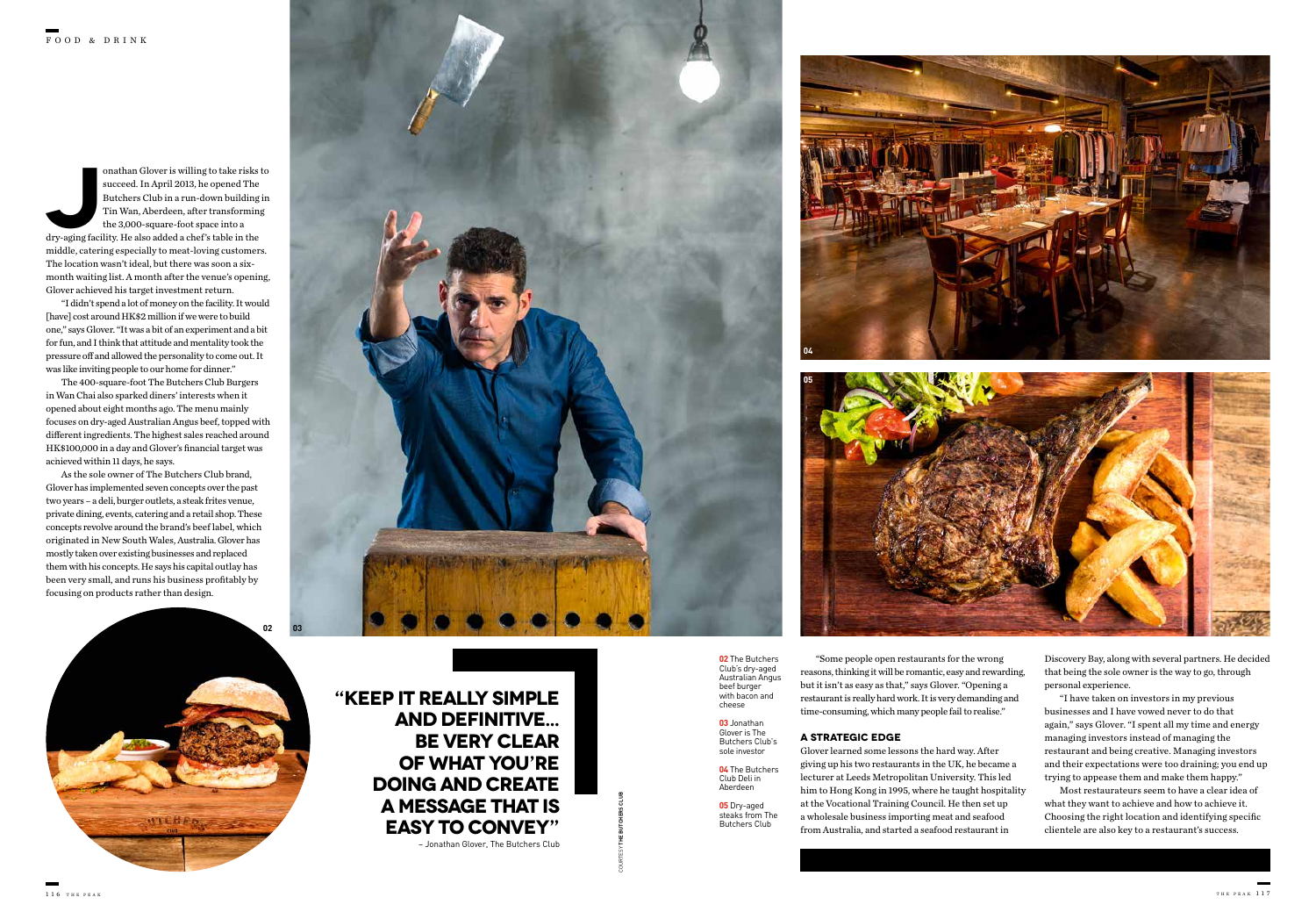#### **STANDING OUT FROM THE CROWD**

Maximal Concepts managing director Xuan Mu, who was born in Vietnam and moved to Bristol when he was two, also values building unique concepts that make good use of location. Together with partners Malcolm Wood, the group's culinary director, and Matt Reid, the group's marketing and creative director, the privately funded company founded in 2012 now has eight bars and restaurants in its portfolio, including the 7,500-squarefoot modern-Chinese restaurant Mott 32.

"There's no single ingredient such as a reputable chef that will guarantee you success," says Mu, who worked at PricewaterhouseCoopers before starting Maximal Concepts. "Success, like any good recipe, is a combination of many ingredients – like experience, market knowledge, hard work, good service and, most importantly, great food and a likable concept."

How a particular style of a restaurant would best fit a space is crucial. When Mu found a space in the basement of the Standard Chartered Bank Building in Central, he tracked down specific demographics and created a cuisine concept that would attract them. The 170-seater Mott 32 opened last March and chef Fung Man Yip's modernised Cantonese food and Joyce Wang's Eastmeets-West interior design quickly made an impression.

"Our concepts are founded on very solid numbers, which we base upon reliable assumptions, our experiences and application of our financial background," says Mu. "Through this process, we are able to critically analyse and predict our payback period to at least 5 per cent on the downside and by a significant number on the upside."

Singaporean Yenn Wong, who founded JIA Group – a collection of residential-style hotels and restaurants – is another dominant player in the local food and beverage industry. Her group's 208 Duecento Otto on Hollywood Road, occupying a space that used to provide cold meat storage, is Wong's first standalone Italian restaurant. The area used to be quiet, but she managed to attract a

"When one sets up the system, procedures and put people in place, most businesses will succeed just by implementing these parameters, whereas in the restaurant industry, this is only half the battle," says Ivan Fernie, operations and development director of Big Cat Group, a local operator which brought Jamie's Italian to Hong Kong. "If you don't have a location that is good and easy for people to access, I presume it's going to be unsuccessful unless there is something to draw the guests to your location."

Jamie's Italian in Causeway Bay drew large crowds when it opened in July 2014. The 208-seater restaurant, which carries the strong brand created by English celebrity chef Jamie Oliver, mostly caters to

**06** Ivan Fernie, operations and development director of Big Cat Group, the local operator of Jamie's Italian in Causeway Bay

**07** Seafood Plank from Jamie's Italian

**08** Prawn linguine, also from Jamie's Italian

**09** Mott 32 is located in the basement of Standard Chartered Bank Building in Central.

**10** Maximal Concepts managing director Xuan Mu

**Simple as** 



**09**





**10**

**"IT IS IMPORTANT TO KNOW WHAT DIFFERENTIATES YOU FROM THE REST, AND BEING DIFFERENT FOR THE SAKE OF BEING DIFFERENT DOESN'T MAKE YOU SUCCESSFUL"** – Ivan Fernie, Big Cat Group

## **"THERE'S NO SINGLE INGREDIENT SUCH AS A REPUTABLE CHEF THAT WILL GUARANTEE YOU SUCCESS"**

– Xuan Mu, Maximal Concepts

locals who Fernie believes have a passion for Italian cuisine. The operators are confident in succeeding, although there are already many Italian restaurants in the city.

"The vision of the company is not just to build a single entity restaurant and give a return on an investment but to take on many facets and brands," says Fernie, an Englishman who has been based in Hong Kong for over 20 years. "You have to have the confidence that your first restaurant is going to work, and I knew this brand was going to give us the best chance possible. It is important to know what differentiates you from the rest, and being different for the sake of being different doesn't make you successful."

COURTESY **MAXIMAL CONCEPTS**

COURTESY **JAMIE'S ITALIAN**